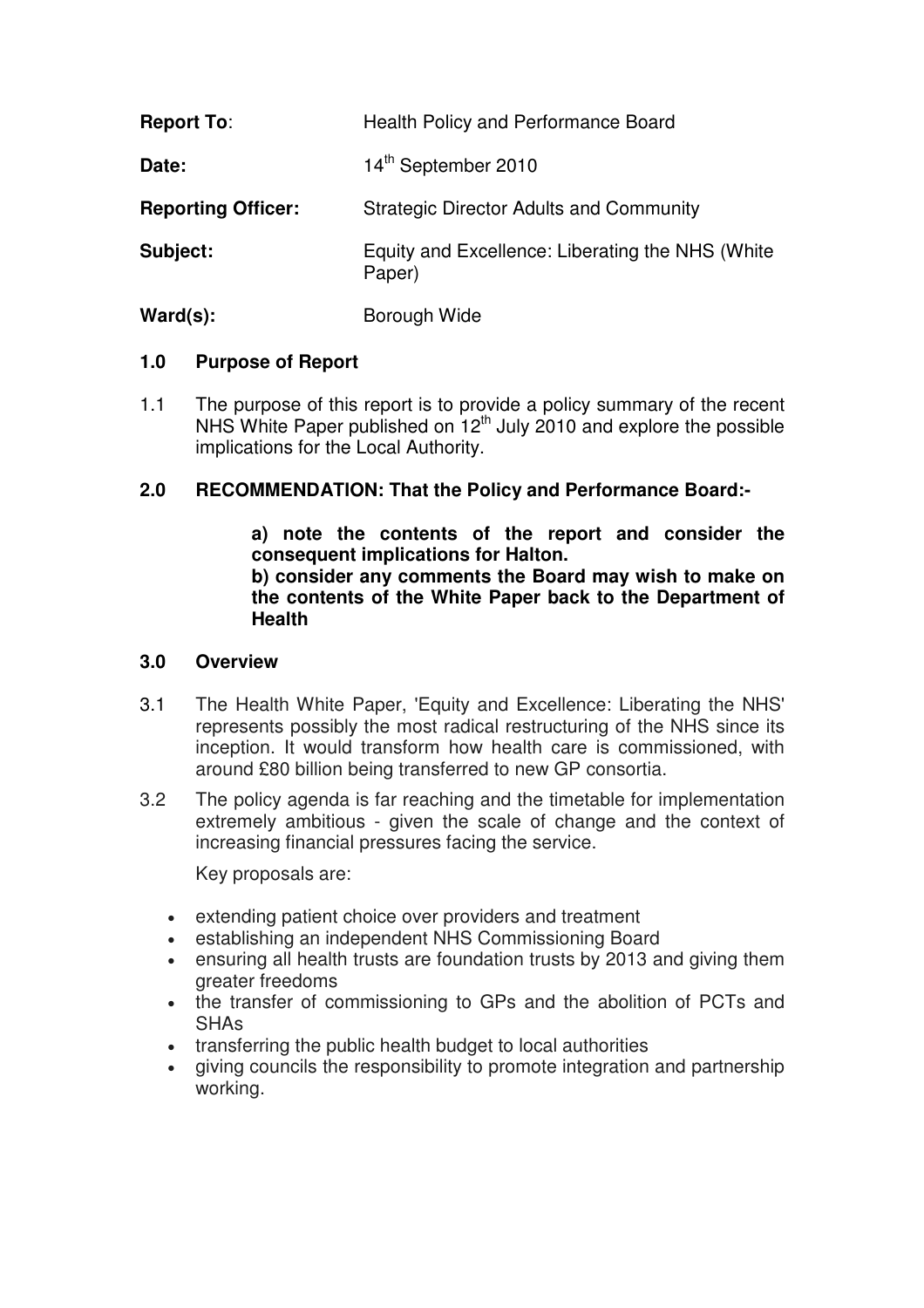# **4.0 Introduction**

- 4.1 This report covers the white paper as a whole, but has a more detailed focus on the implications for local government. The reforms set out in the White Paper are possibly the most radical since the inception of the NHS. Of course, many of the proposals are not actually new – they build on previous initiatives, such as GP fund holding, but taken as a whole, they represent huge structural change that also rapidly accelerates the directional change towards a mixed economy in the NHS we have seen over the last two decades.
- 4.2 There will be a further white paper published later this year setting out the programme for public health. The Health Bill, which will be introduced in parliament in the autumn, will support the creation of a new Public Health Service, to integrate and streamline existing health improvement and protection bodies and functions. Even before these are published, this White Paper does propose changes to the role of local government that follow from the radical restructuring it sets out.

# **5.0 Consultation and timetable**

- 5.1 The white paper applies only to the NHS in England. There will be broad consultation on the implementation of the reforms set out in the White Paper – with local government, patients and the public, as well as external organisations. The government will also formally consult wherever it is appropriate to do so, for example on strengthening the NHS Constitution, and on draft regulations.
- 5.2 More detailed documents will be published shortly asking for views on commissioning for patients (the implementation of the NHS Commissioning Board and GP consortia) and the changes at the local level set out in the section on local democratic legitimacy. The latter will be of particular importance to local government.
- 5.3 Many of the changes in the White Paper require primary legislation. The Queen's Speech included a major Health Bill in the legislative programme for this first parliamentary session. The government will introduce this in the autumn.
- 5.4 Comments on the White Paper should be sent by 5 October 2010, to: NHSWhitePaper@dh.gsi.gov.uk
- 5.5 The White Paper is the main overarching document for NHS reform however there are a number of supporting consultation documents that members may wish to refer to. These can be accessed via the internet:

http://www.dh.gov.uk/en/Consultations/Liveconsultations/index.htm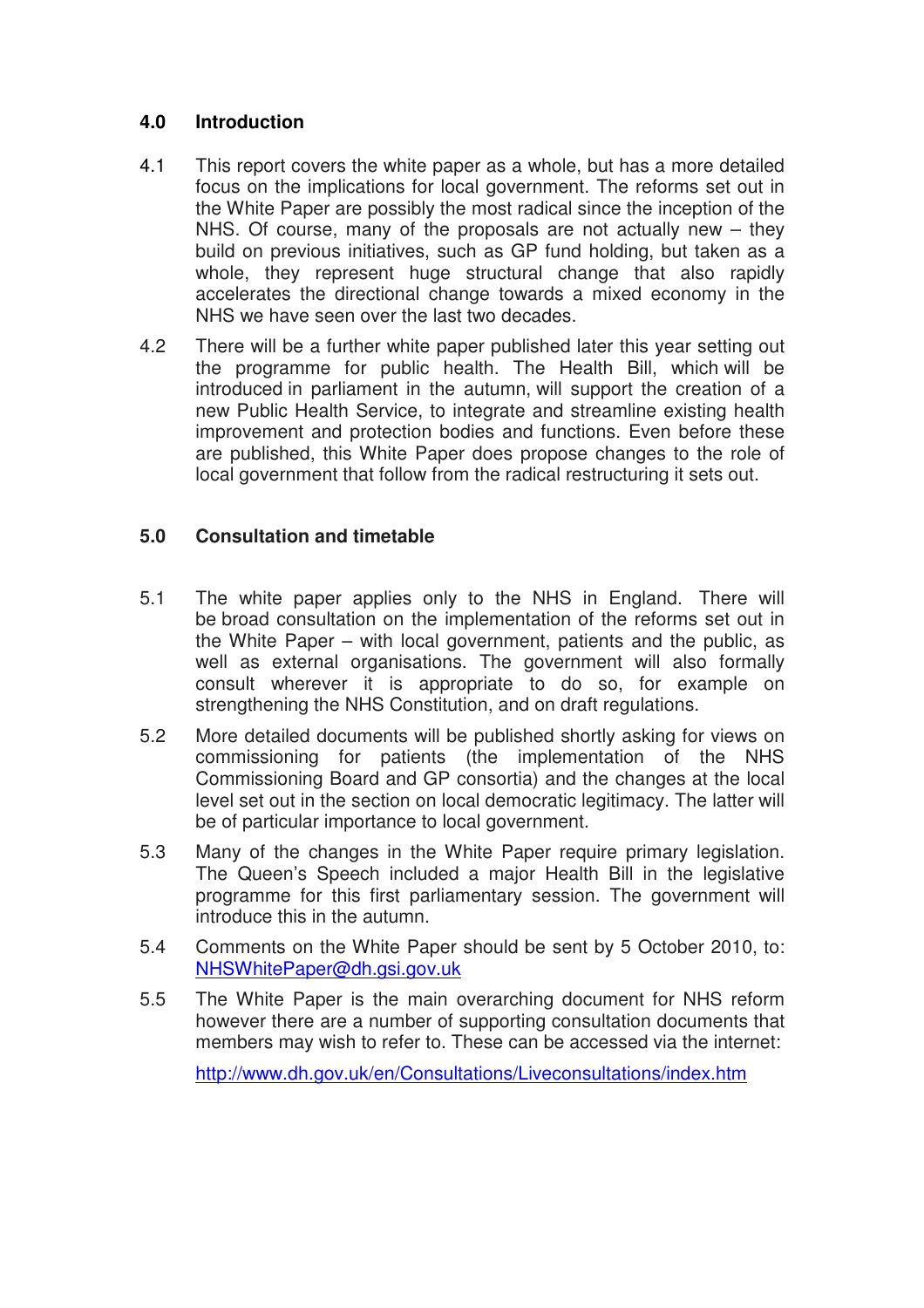### **6.0 Main proposals**

### **6.1 Choice, Control and Patient Involvement**

 The government's stated intention is to extend patient choice. The government plans to give patients choice of treatment and provider in the 'vast majority of NHS-funded services' by 2013/14. They will:

- increase the current offer of choice of any provider significantly
- create a presumption that all patients will have choice and control over their care and treatment, and choice of any willing provider wherever relevant
- begin to introduce choice of treatment and provider in some mental health services from April 2011
- introduce choice in care for long-term conditions as part of personalised care planning
- give every patient a clear right to choose to register with any GP practice they want with an open list, without being restricted by where they live

The Health Bill will create HealthWatch England, a new independent consumer champion within the Care Quality Commission (CQC). Local Involvement Networks (LINks) will become the local Health Watch. These will be funded by and accountable to local authorities. Local authorities will be able to commission Local Health Watch or Health Watch England to provide advocacy and support, helping people access and make service choices, and supporting people who want to make a complaint.

### **6.2 Healthcare Outcomes and Performance Framework**

Many top-down targets will be abolished.

The current performance regime will be replaced with separate frameworks for outcomes that set direction for the NHS, for public health and social care.

It will include a focused set of national outcome goals determined by the Secretary of State, against which the NHS Commissioning Board will be held to account.

Progress on outcomes will be supported by quality standards. These will be developed for the NHS Commissioning Board by the National Institute for Health and Clinical Excellence (NICE), setting out each part of the patient pathway and indicators for each step.

NCIE will be made into a non-departmental public body, to define its role and functions, reform its processes, secure its independence, and extend it's remit to social care. The paper does not talk about the implications of this for the Social Care Institute for Excellence (SCIE).

The Secretary of State, through the Public Health Service, will set local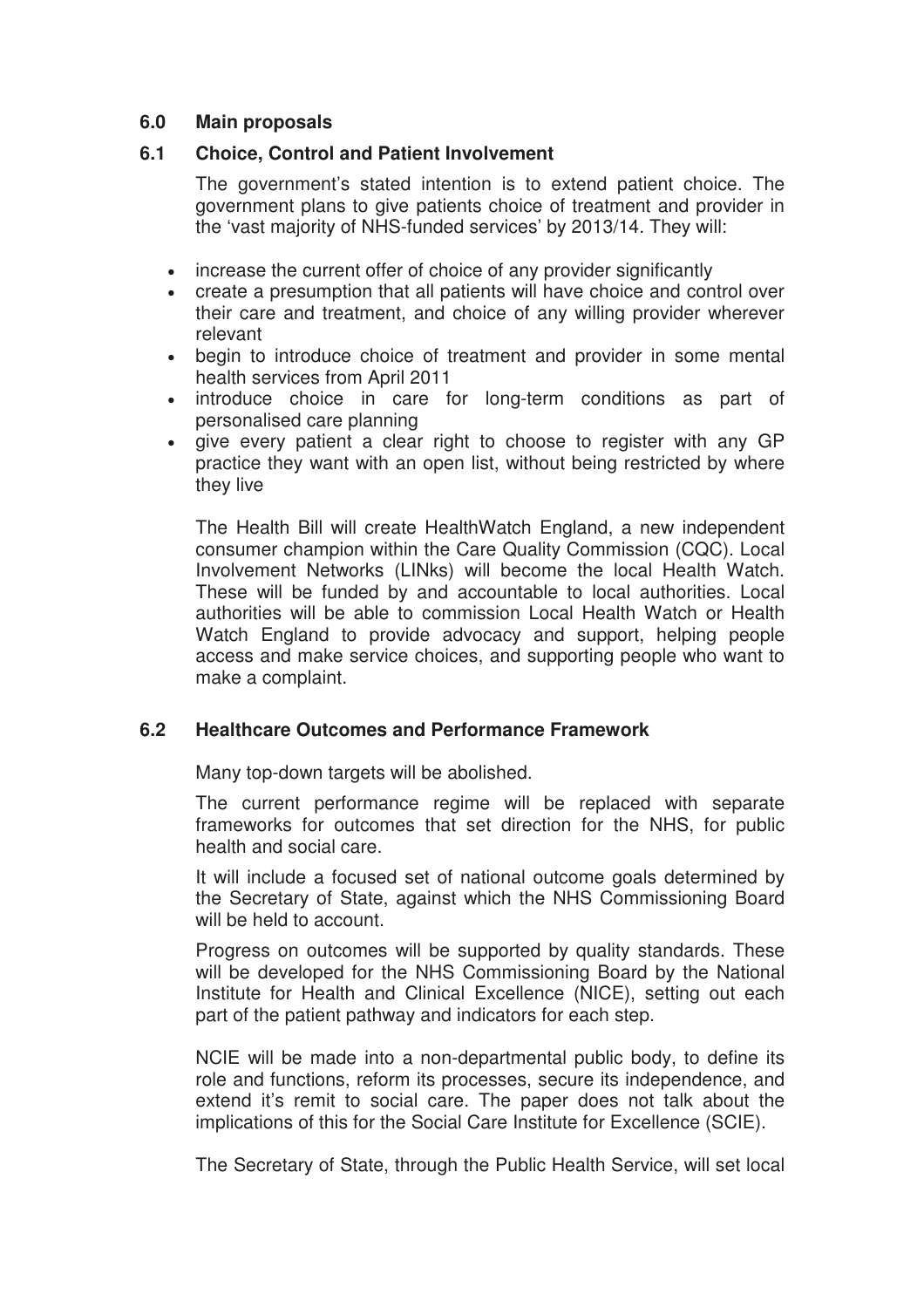authorities national objectives for improving population health outcomes.

### **6.3 NHS Commissioning Board**

An autonomous statutory NHS Commissioning Board will be established. The board will take over the current CQC's responsibility of assessing NHS commissioners and will hold GP consortia to account for their performance and quality. Its five main functions will be:

- providing national leadership on commissioning for quality improvement
- promoting and extending public and patient involvement and choice
- ensuring the development of GP commissioning consortia
- commissioning services that cannot be soley commissioned by consortia, including dentistry, community pharmacy and primary ophthalmic services
- allocating and accounting for NHS resources.

The board will be set up in shadow form as a special health authority from April 2011. It will be converted by the Health Bill into a statutory body and go live in April 2012.

### **6.4 GP Commissioning**

The most far-reaching reform in the White Paper is the transfer of commissioning from PCTs to local consortia of GPs. This builds on practice-based commissioning but under these proposals this will not be voluntary and GP commissioning will be on a statutory basis, with powers and duties set out in primary and secondary legislation.

Consortia of GP practices, working with other health and care professionals and in partnership with local communities and local authorities, will commission the great majority of NHS services for their patients. They will not commission the other family health services of dentistry, community pharmacy and primary ophthalmic services. These will be the responsibility of the NHS Commissioning Board.

The size of consortia is not specified but the White Paper says that they will need to have a sufficient geographic focus to be able to take responsibility for agreeing and monitoring contracts for locality-based services (such as urgent care services), to have responsibility for commissioning services for people who are not registered with a GP practice and to commission services jointly with local authorities.

Each consortia will have to be able to decide what commissioning activities they undertake for themselves and for what activities, such as demographic analysis, contract negotiation, performance monitoring and aspects of financial management they may choose to buy in. They could therefore choose to buy in these types of services from local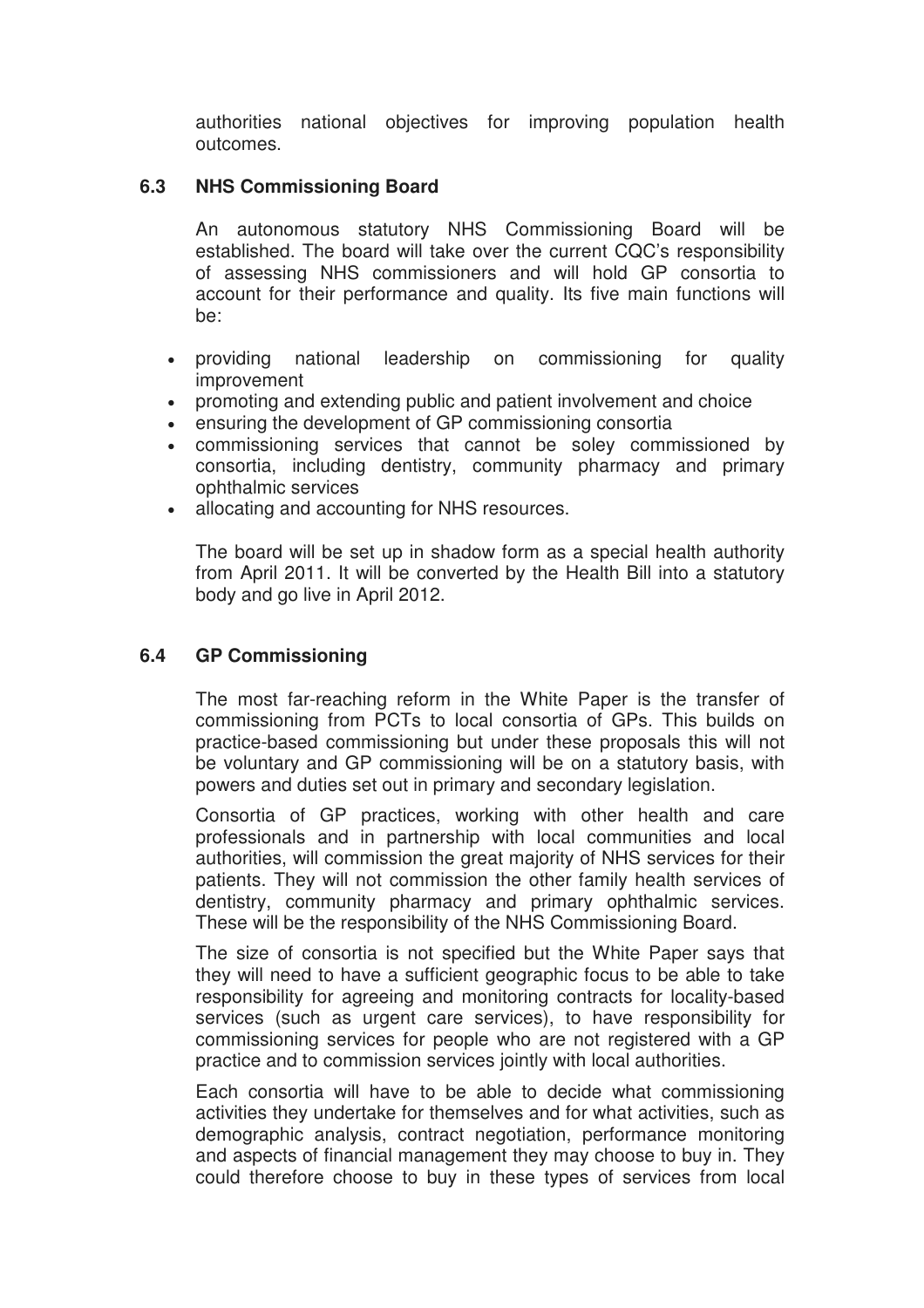authorities, as well as from other public, private and voluntary sector bodies.

GP consortia will have a duty to promote equalities and to work in partnership with local authorities, for instance in relation to health and adult social care, early years services, public health, safeguarding, and the wellbeing of local populations.

It is intended that a comprehensive system of GP consortia will be in place in shadow form during 2011-12, taking on increased delegated responsibility from PCTs. Following the passage of the Health Bill, consortia will take on responsibility for commissioning in 2012-13.

### **6.5 Providers**

The government will reform the way foundation trusts function and bring forward the timetable for all NHS trusts to become foundation trusts. Every NHS trust will have to become a foundation trust and the government wants all trusts to have converted within three years. From April 2013, Monitor (the Independent Regulator of NHS Foundation Trusts) will take on the responsibility of regulating all providers of NHS care, irrespective of their status. CQC will continue to act as the quality inspectorate across health and social care for both publicly and privately funded care. Some of the key areas from the White paper are as follows:

- The barriers to entry by new suppliers for community health services currently provided by PCTs will be removed
- Trusts will, in future, be regulated in the same way as other providers, whether from the private or voluntary sector. Patients will be able to choose care from any provider.
- Employees will be able to transform the trust to an employee-led social enterprise.
- The arbitrary cap on the amount of income foundation trusts can earn from other sources to reinvest in their services will be abolished

### **6.6 Administration and Savings**

The government is committed to reducing the NHS's management costs by more than 45 per cent over the next four years, which it says can only be achieved "by radically simplifying the architecture of the health and care system".

The new arrangements will mean that Strategic Health Authorities (SHAs) will be abolished and PCTs will be replaced by GP consortia. The Department of Health will also radically reduce its own NHS functions. A review of DH arm's-length bodies will shortly be published.

The paper acknowledges that these changes will be profound:

'Taken together, they amount to a major delayering, which will cause significant disruption and loss of jobs, and incur transitional costs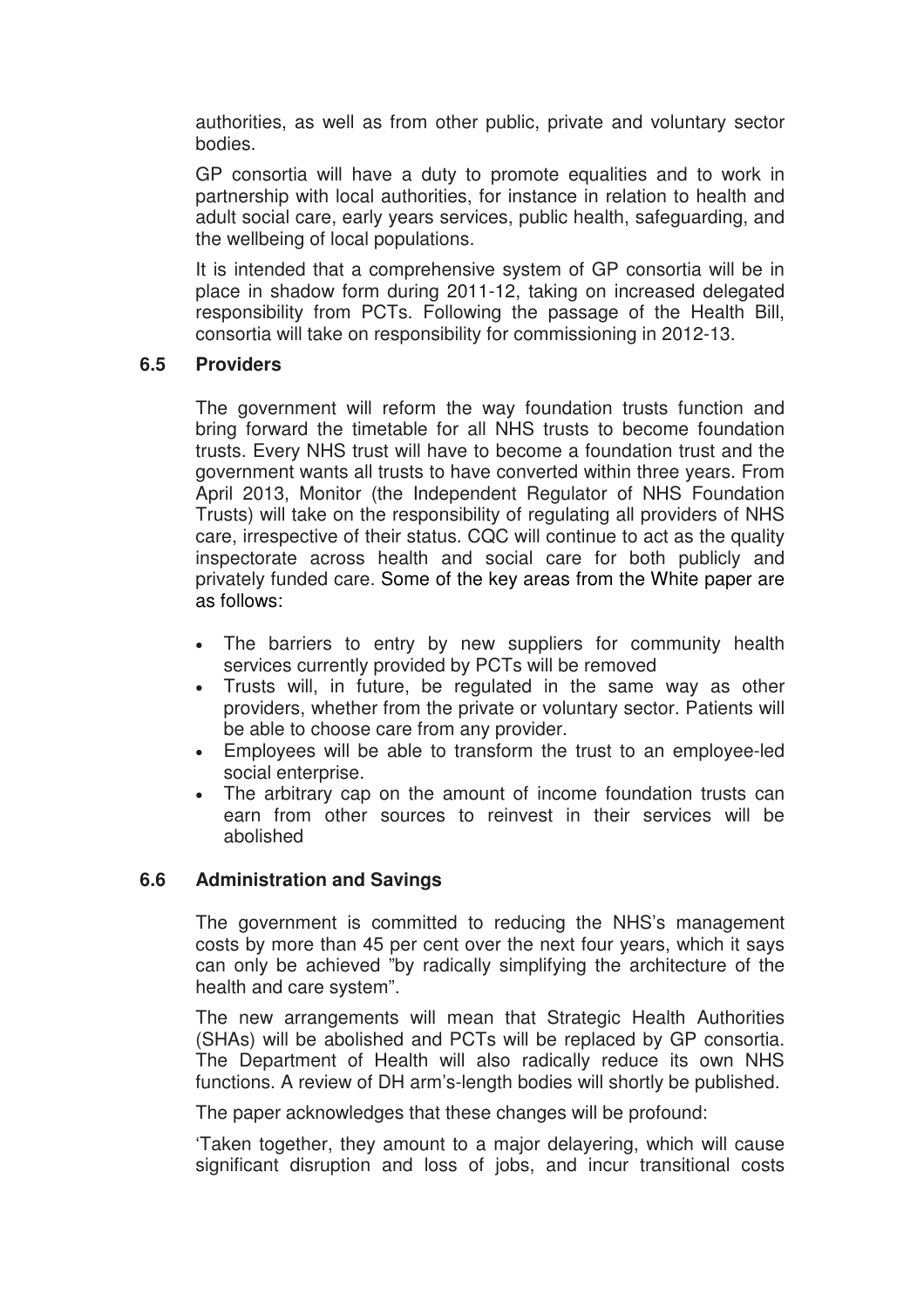between now and 2013, even as we are cutting the management cost of the NHS'.

### **7.0 What are the main implications for Local Authorities?**

The role of local authorities will be strengthened as a result of the White Paper linking adult social care, public health and health services at a community level. The future White Paper on public health will clarify whether the vision in the White Paper will be translated into reality.

There are obvious risks in undertaking such a profound reorganisation at a time of unprecedented financial pressure. The government is clear that the reforms themselves will save billions in management costs, but there is no hard evidence about the scale of savings, given the restructuring will itself be costly in the short and medium term.

The transition period will be especially problematic. Even though there will be significant job losses and redeployments, performance and robust management processes will need to be assured whilst the service is severely disrupted. During this time of significant change there will be knock on effects for social care, including impact upon jointly commissioned and run social care services

Clearly, taking on more responsibilities for coordination and promotion requires councils to have the appropriate powers, resources and authority. The government will need to ensure it gives councils the means to take on this role effectively. The transfer of the public health budget will be welcomed, but, again, there are concerns - will there be adequate funding for any additional responsibilities?

Local authorities will undoubtedly welcome the transfer of responsibilities for health improvement and the new role in coordinating commissioning. It is impossible to judge how well, for example, the new health and well-being boards will work. Nationally, the existing ones under Local Strategic Partnerships have not been universally effective. Local authorities will be able to take a strategic approach and promote integration across health, adult social care and children services, including the safeguarding of vulnerable adults and children, however the detail of how this will work practically will not become clear until the public health white paper is published. In anticipation of this however, the local authority in conjunction with the PCT over the past six months, have been working on the development of more effective partnership commissioning and as such have been exploring the establishment of a Joint Executive Commissioning Group and possible revision to the role of the Health Special Strategic Partnership Board. This work will be developed when further details emerge from the public health White Paper.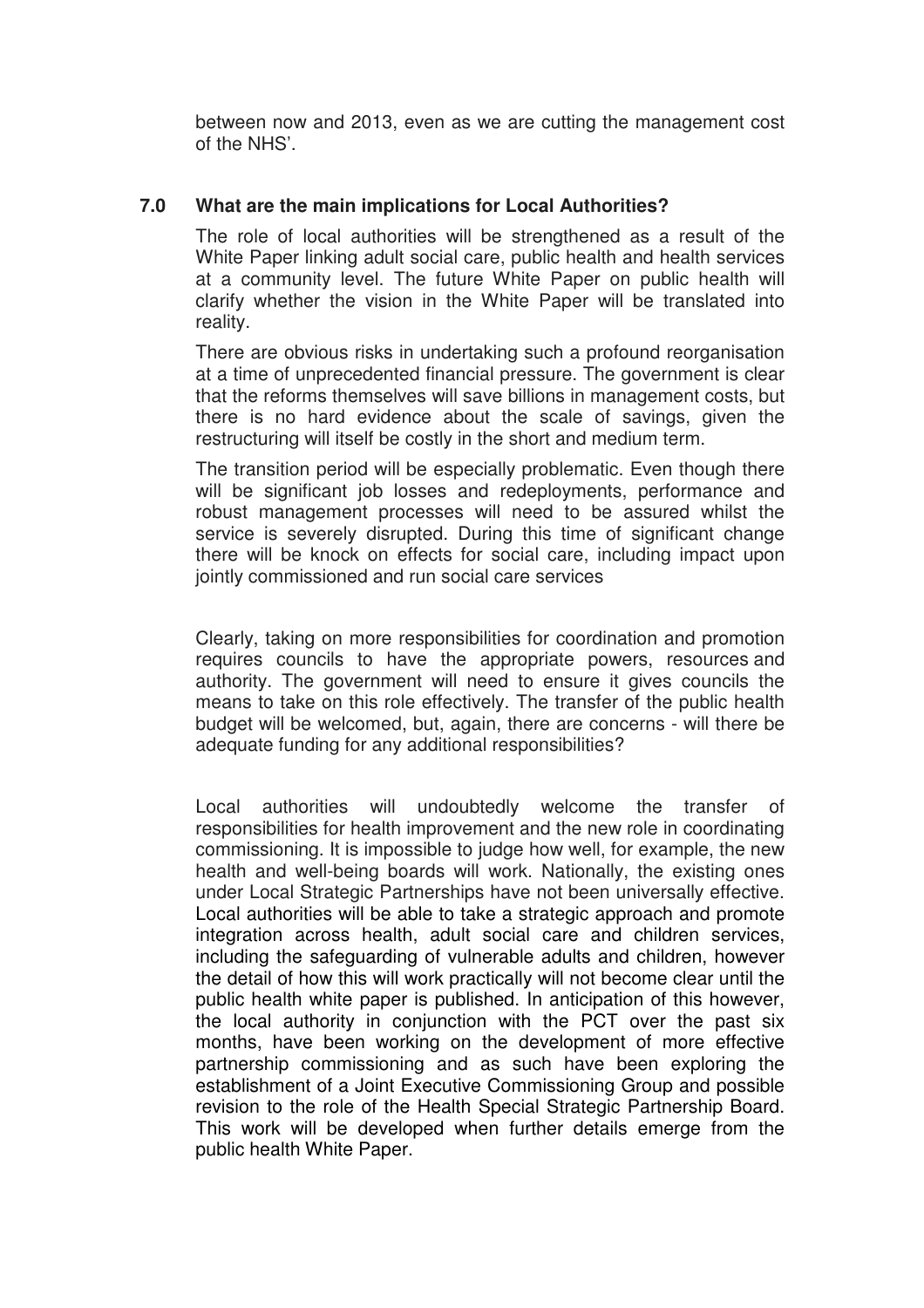The most visible change in the White Paper is the transfer of commissioning to GP consortia. However, not all GPs will be enthusiastic about taking on their new role. Most will not yet have the capacity and skills to do so effectively. Private sector companies that already work in the health sector have welcomed the opportunities the white paper suggests to support consortia. The British Medical Association has expressed concern at the increased role for the private sector and believes that many GPs will not want to see vastly increased private sector involvement. Local authorities will need to start now to consider how they could themselves provide support services.

The new consortia will need to understand the relationship between health and social care and that there are good systems for crossreferral and close working between the two. They will be given powers to make arrangements now covered by Section 75 of the National Health Act 2006 to work jointly with councils, for example on learning disability and mental health services, but it is difficult to assess how far some GPs will want to go.

### **8.0 Further Guidance & Timetable**

- 8.1 A list of proposed legislation and timetable for guidance is outlined within the White Paper. Key dates within these include:
	- Summer 2010 Framework for transition, NHS outcomes framework, local democratic legitimacy in health
	- End 2010 Vision for Adult social care (white paper on social care in 2011), public health white paper
	- April 2011 Shadow health and wellbeing partnerships to be put in place- live from April 2011
	- April 2012 NHS commissioning board established, New LA health & wellbeing boards in place, Public Health service in place, Health Watch established GP consortia in shadow form.

### **9.0 Policy Implications**

9.1 Clearly the White Paper will have an impact on the way health services are delivered at a local level. However, the full scale of this impact cannot be evaluated until further detail is available (please see proposed timetable in section 8 of this report).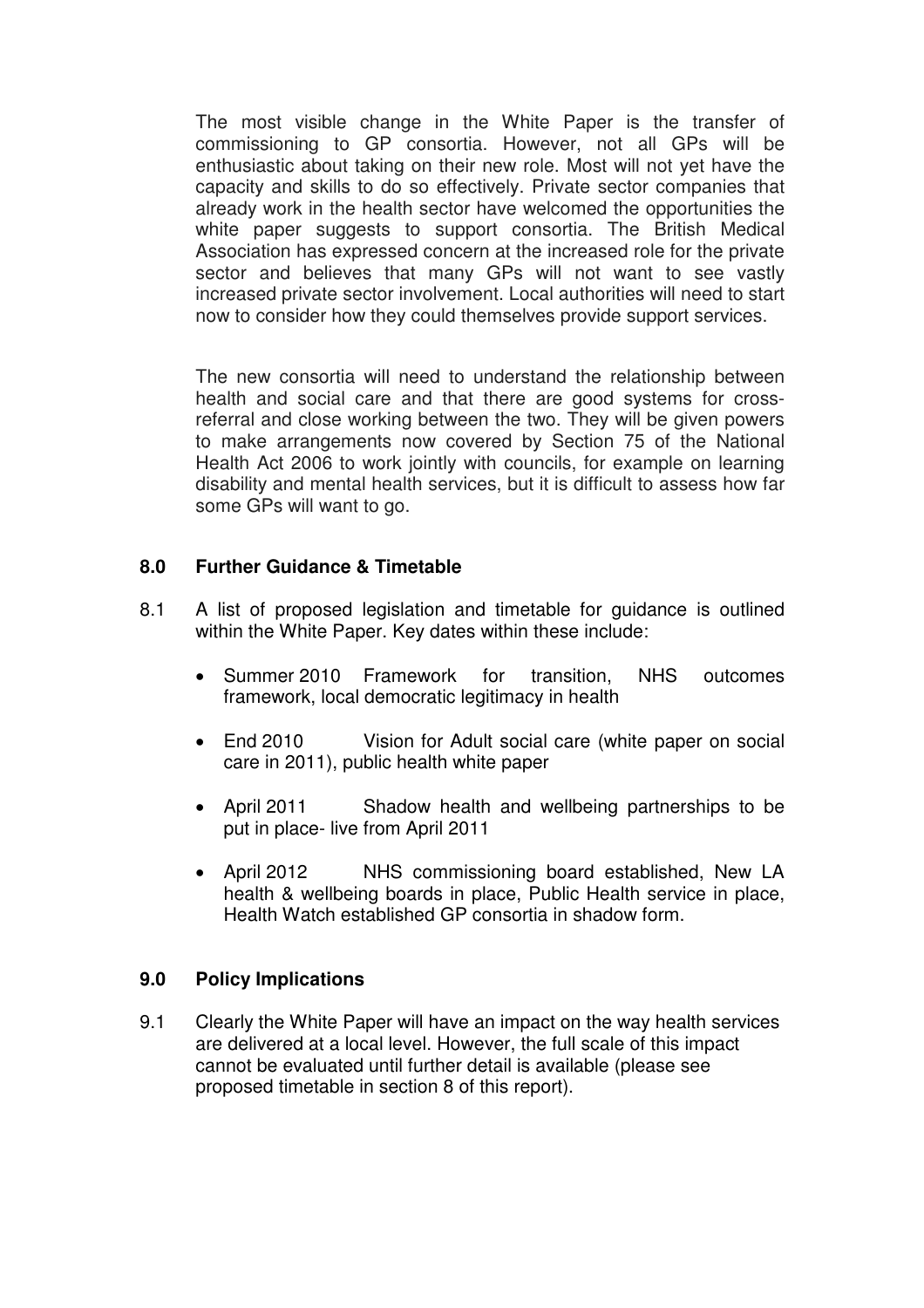### **10.0 Financial/ Resource Implications**

10.1 There are no direct resource implications as a result of this report however as plans become more explicit it will become easier to understand the impact on Local Government and the consequent financial impact.

### **11.0 Implications for the Council's Priorities**

### **11.1 Children and Young People in Halton**

 At the moment it is difficult to ascertain the implications for Children and Young People although there will inevitably be an impact on all NHS service users including this age group. As plans become more explicit it will be easier to ascertain the full implications.

### **11.2 Employment, Learning and Skills**

 The implications of the proposals set out in the White Paper will inevitably have an impact on the NHS workforce. At a local level the NHS is one of the largest employers so there will inevitably be an impact on the workforce. As with other areas set out in the report the full implications are not yet explicit but will need further consideration once these implications have been identified.

### **11.3 A Healthy Halton**

 By it's very nature the proposals set out within the White Paper will have the biggest impact on the health priority. At a local level we will need to ensure that we remain focused on our priorities for health whilst trying to minimise the impact of the changes on local people. As yet, as with the other priority areas it is difficult to identify the full implications until we have further details.

### **11.4 A Safer Halton**

None identified

### **11.5 Halton's Urban Renewal**

Being a major provider of local services the NHS inevitably has an impact on the local economy in terms of employment, procurement of local services and the physical infrastructure and environment (i.e. hospitals, health centres, GP surgeries etc.

### **12 RISK ANALYSIS**

12.1 There will clearly be risks associated with the implementation of the proposals set out in the White Paper however these will only be clear once further details are available.